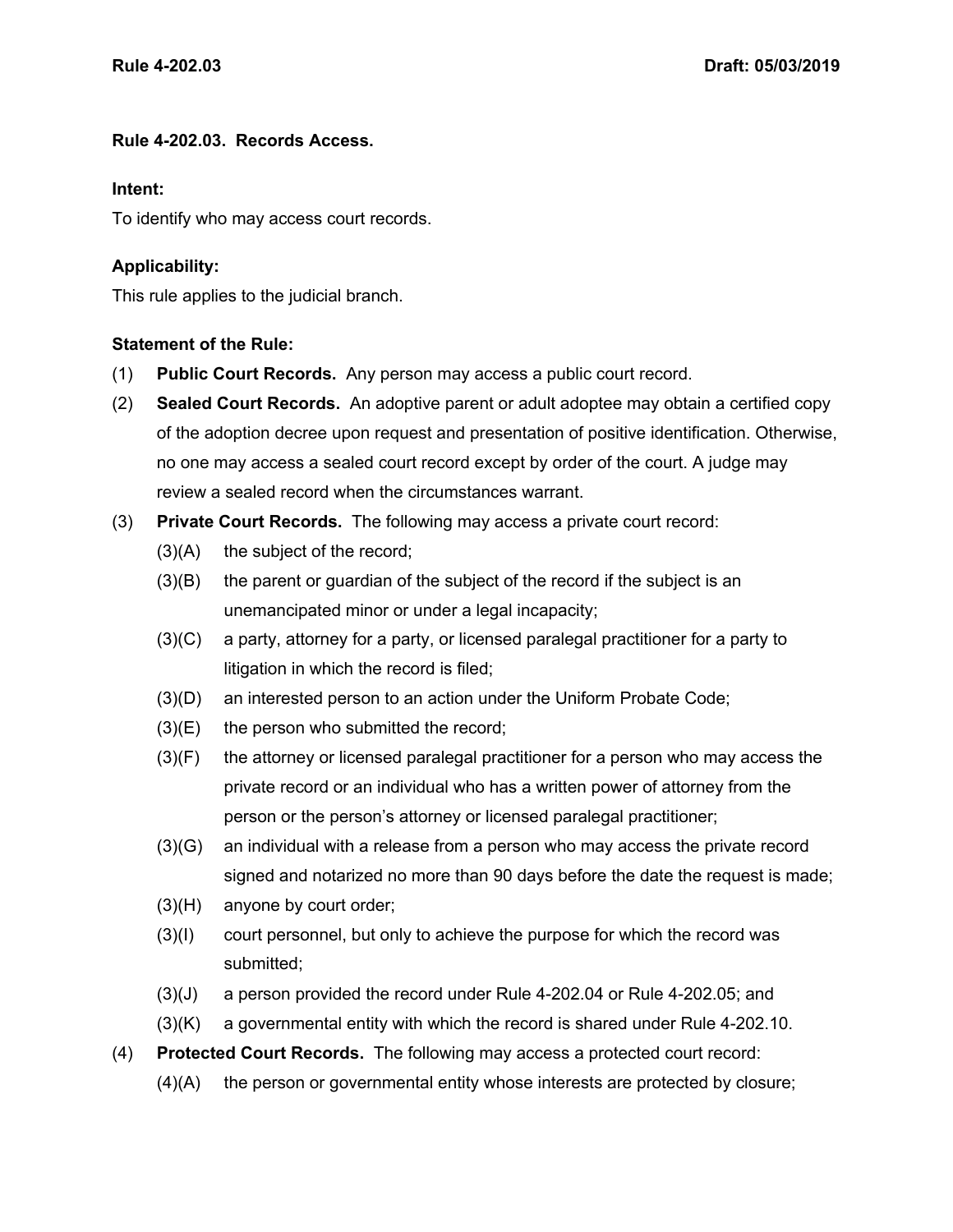- (4)(B) the parent or guardian of the person whose interests are protected by closure if the person is an unemancipated minor or under a legal incapacity;
- $(4)(C)$  the person who submitted the record;
- (4)(D) the attorney or licensed paralegal practitioner for the person who submitted the record or for the person or governmental entity whose interests are protected by closure or for the parent or guardian of the person if the person is an unemancipated minor or under a legal incapacity or an individual who has a power of attorney from such person or governmental entity;
- $(4)(E)$  an individual with a release from the person who submitted the record or from the person or governmental entity whose interests are protected by closure or from the parent or guardian of the person if the person is an unemancipated minor or under a legal incapacity signed and notarized no more than 90 days before the date the request is made;
- (4)(F) a party, attorney for a party, or licensed paralegal practitioner for a party to litigation in which the record is filed;
- (4)(G) anyone by court order;
- (4)(H) court personnel, but only to achieve the purpose for which the record was submitted;
- (4)(I) a person provided the record under Rule 4-202.04 or Rule 4-202.05; and
- (4)(J) a governmental entity with which the record is shared under Rule 4-202.10.
- (5) **Juvenile Court Social Records.** The following may access a juvenile court social record:
	- $(5)(A)$  the subject of the record, if 18 years of age or over;
	- (5)(B) a parent or guardian of the subject of the record if the subject is an unemancipated minor;
	- (5)(C) an attorney or person with power of attorney for the subject of the record;
	- (5)(D) a person with a notarized release from the subject of the record or the subject's legal representative dated no more than 90 days before the date the request is made;
	- $(5)(E)$  the subject of the record's therapists and evaluators;
	- (5)(F) a self-represented litigant, a prosecuting attorney, a defense attorney, a Guardian ad Litem, and an Attorney General involved in the litigation in which the record is filed;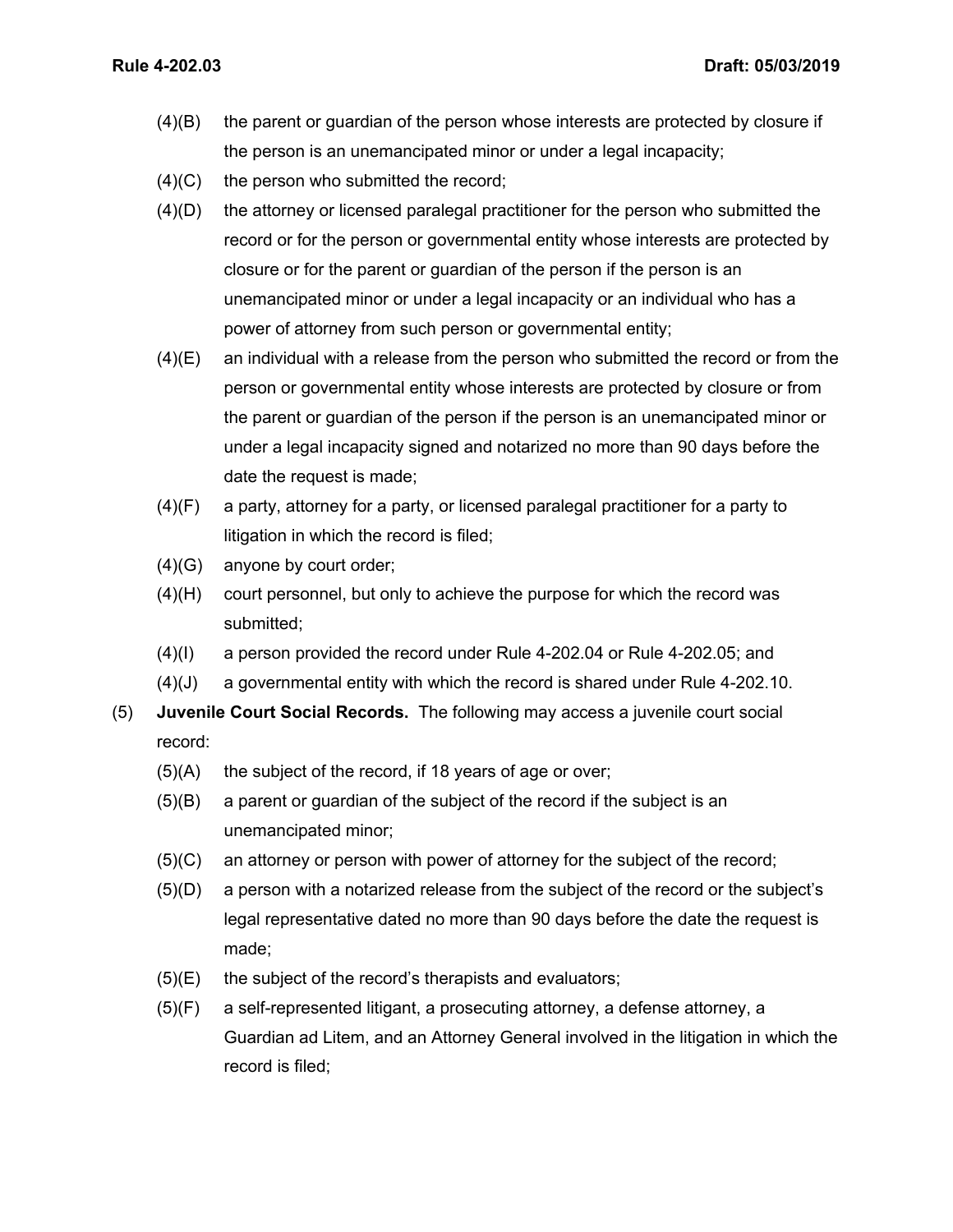- (5)(G) a governmental entity charged with custody, guardianship, protective supervision, probation or parole of the subject of the record including juvenile probation, Division of Child and Family Services and Juvenile Justice Services;
- (5)(H) the Department of Human Services, school districts and vendors with whom they or the courts contract (who shall not permit further access to the record), but only for court business;
- (5)(I) court personnel, but only to achieve the purpose for which the record was submitted;
- (5)(J) a governmental entity with which the record is shared under Rule 4-202.10;
- $(5)(K)$  the person who submitted the record;
- (5)(L) public or private individuals or agencies providing services to the subject of the record or to the subject's family, including services provided pursuant to a nonjudicial adjustment, if a probation officer determines that access is necessary to provide effective services; and
- (5)(M) anyone by court order.
- (5)(N) Juvenile court competency evaluations, psychological evaluations, psychiatric evaluations, psychosexual evaluations, sex behavior risk assessments, and other sensitive mental health and medical records may be accessed only by:
	- $(5)(N)(i)$  the subject of the record, if age 18 or over;
	- $(5)(N)(ii)$  an attorney or person with power of attorney for the subject of the record;
	- (5)(N)(iii) a self-represented litigant, a prosecuting attorney, a defense attorney, a Guardian ad Litem, and an Attorney General involved in the litigation in which the record is filed;
	- (5)(N)(iv) a governmental entity charged with custody, guardianship, protective supervision, probation or parole of the subject of the record including juvenile probation, Division of Child and Family Services and Juvenile Justice Services;
	- $(5)(N)(v)$  court personnel, but only to achieve the purpose for which the record was submitted;
	- (5)(N)(vi) anyone by court order.
- (5)(O) When records may be accessed only by court order, a juvenile court judge will permit access consistent with Rule 4-202.04 as required by due process of law in a manner that serves the best interest of the child.